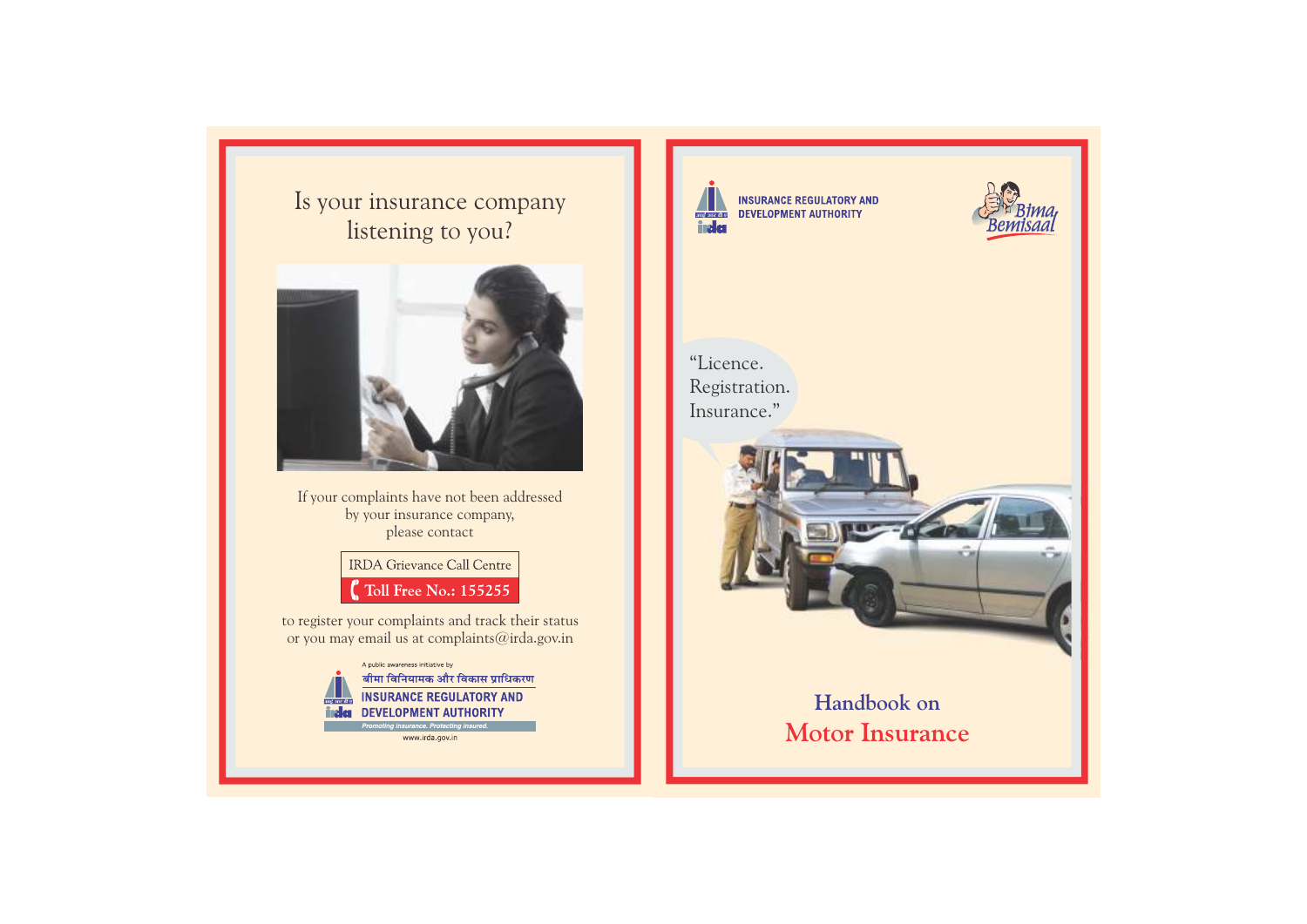



## **Contents:**

| 1. About this handbook         |    |
|--------------------------------|----|
| 2. Motor Insurance             |    |
| 3. Frequently asked questions  | 5  |
| 4. Policyholder Servicing TATs | 14 |
| 5. If you have a grievance     | 15 |

## **1. About this handbook**

This handbook is designed by the Insurance Regulatory and Development Authority (IRDA) as a guide on Motor Insurance and gives general information only. No information given herein replaces or overrides the terms and conditions of an insurance policy.

Please approach a duly licensed agent or a broker or an insurance company registered with IRDA for specific information regarding a policy or for any other additional information.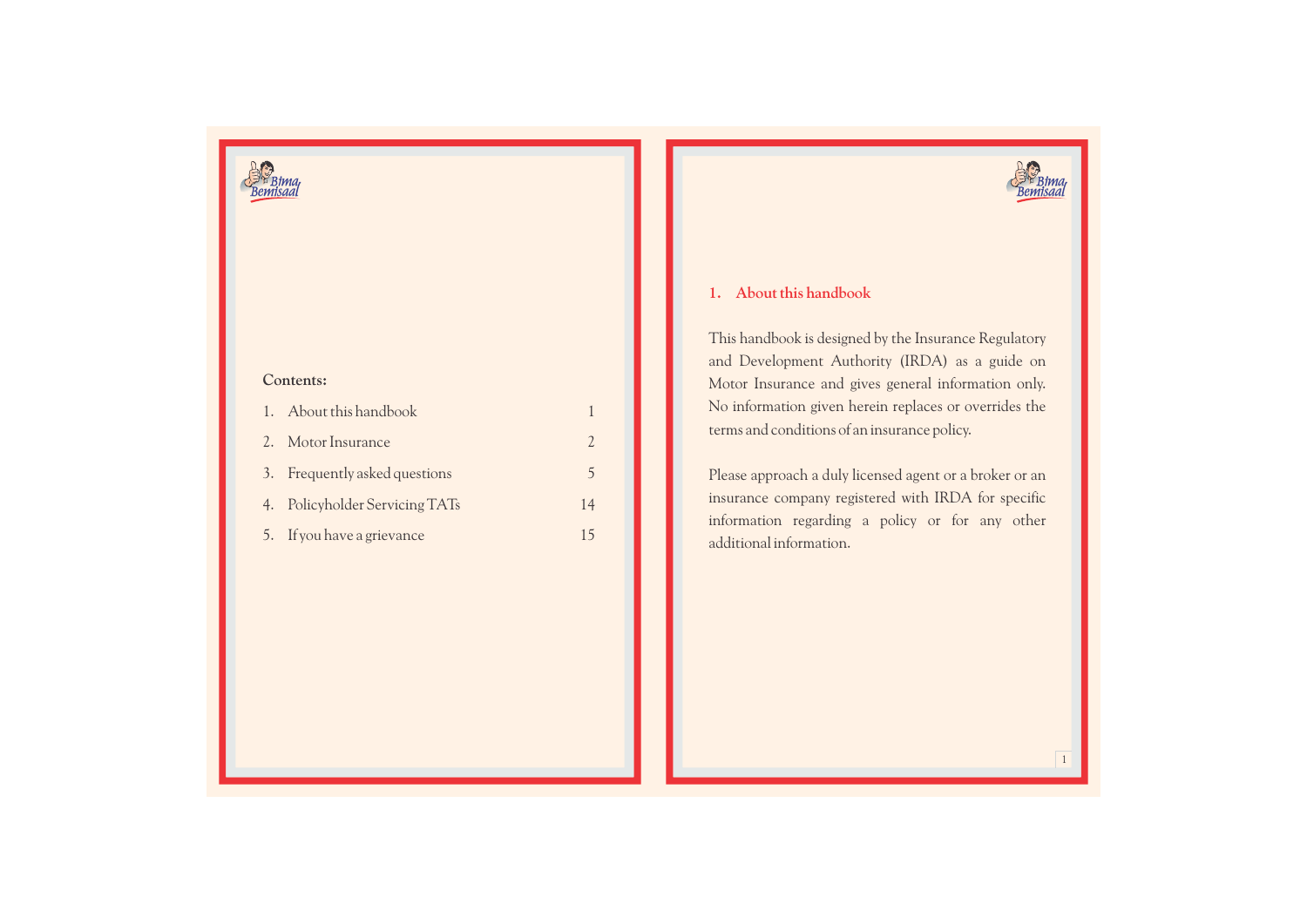

## **2. Motor Insurance**

## **• What Motor Insurance is:**

Motor insurance gives protection to the vehicle owner against (I). damages to his/her vehicle and (ii). pays for any Third Party Liability determined as per law against the owner of the vehicle. Third Party Insurance is a statutory requirement. The owner of the vehicle is legally liable for any injury or damage to third party life or property caused by or arising out of the use of the vehicle in a public place. Driving a motor vehicle without insurance in a public place is a punishable offence in terms of the Motor Vehicles Act, 1988.

**• Types of Motor Insurance cover:**

Broadly there are two types of insurances policies that offer motor insurance cover:

a. Liability Only Policy (Statutory requirement)

b. Package Policy (Liability Only Policy + Damage to owner's Vehicle usually called O.D Cover)

Remember that if you take only a Liability Only Policy, damage to your vehicle will not be covered. Hence, it would be prudent to take a Package Policy which would give a wider cover, including cover for your vehicle.

## **• What Motor Insurance covers:**

The damages to the vehicle due to the following perils are usually covered under OD section of the Motor Insurance policy:

- a. Fire, Explosion, Self- Ignition, Lightning
- b. Burglary/Housebreaking / Theft
- c. Riot & Strike
- d. Earthquake
- e. Flood, Storm, Cyclone, Hurricane, tempest, inundation, hailstorm, frost
- f. Accidental external means
- g. Malicious Act
- h. Terrorism acts
- i. While in Transit by Rail/ Road, Inland waterways, Lift, Elevator or Air
- j. Land slide / Rock slide

## **• What Motor Insurance excludes:**

The following contingencies are usually excluded under the Motor Insurance Policy: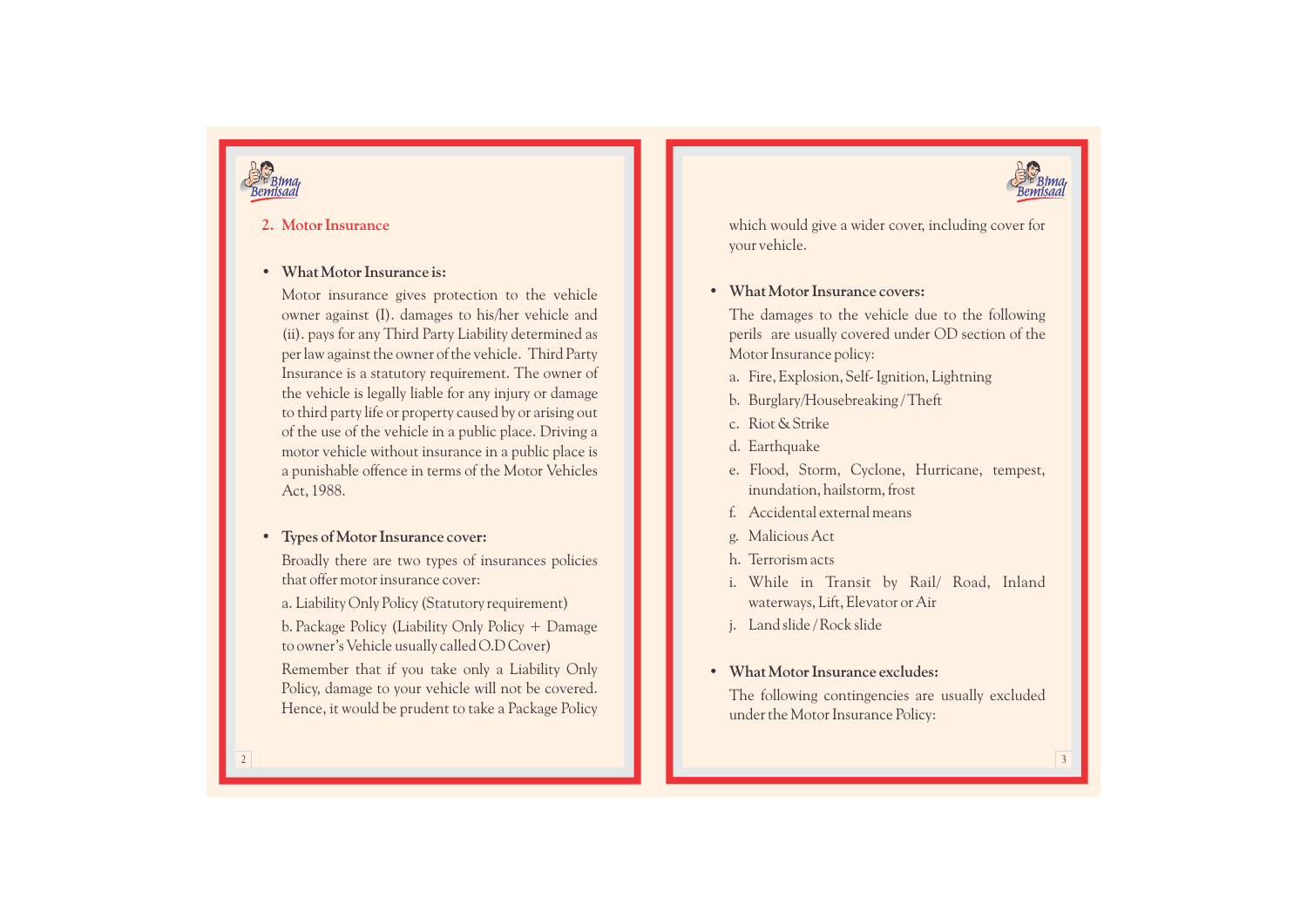

# Rima

- Not having a valid Driving License
- Under Influence of intoxicating liquor/ drugs
- Accident taking place beyond Geographical limits
- While Vehicle is used for unlawful purposes
- Electrical/Mechanical Breakdowns. **Basis of Sum Insured:**

## For Own Damage:

The Sum Insured under a Motor Insurance policy reflects the value of the motor vehicle determined based on the concept known as Insured's Declared Value. Insured's Declared Value is the value arrived at based on the Manufacturer's present value and depreciation based on the Age of the Vehicle.

## For Third Party:

Coverage is as per requirements of the Motor Vehicles Act, 1988 . Compulsory Personal accident cover for owner -driver is also included. Policy can also be extended to cover various other risks like Personal Accident to occupants of vehicle, Workmen's Compensation to Driver, etc over and above the cover available to him under statute.

#### **3. F AQs on Motor Insurance**

- **Q . What Motor Insurance cover should I buy? Should I buy Comprehensive Insurance or Liability only Policy ?** 
	- **Ans.** Third Party Liability insurance is mandatory for all vehicles plying on public roads in India. This covers Liability for injuries and damages to others that you are responsible for. In addition, it is prudent to cover loss or damages to the vehicle itself by way of Comprehensive/Package policy, which covers both "Liability" as well as "Own damage" to Insured vehicle. Liability Only cover is also known as Act Only cover.

#### **Q . How is the premium determined?**

**Ans.** Many factors determine the premium you will pay. For Own Damage cover different insurance companies charge different premiums for similar coverage. Shop around; getting three or more comparison quotes is worthwhile. Check various insurers's websites; it will help you compare premiums. Do not forget to compare deductibles, coverage and ID V's as premium may be lesser of one insurer but with higher deductibles, lower coverage and lower ID V, which will adversely impact you in the event of claim settlement.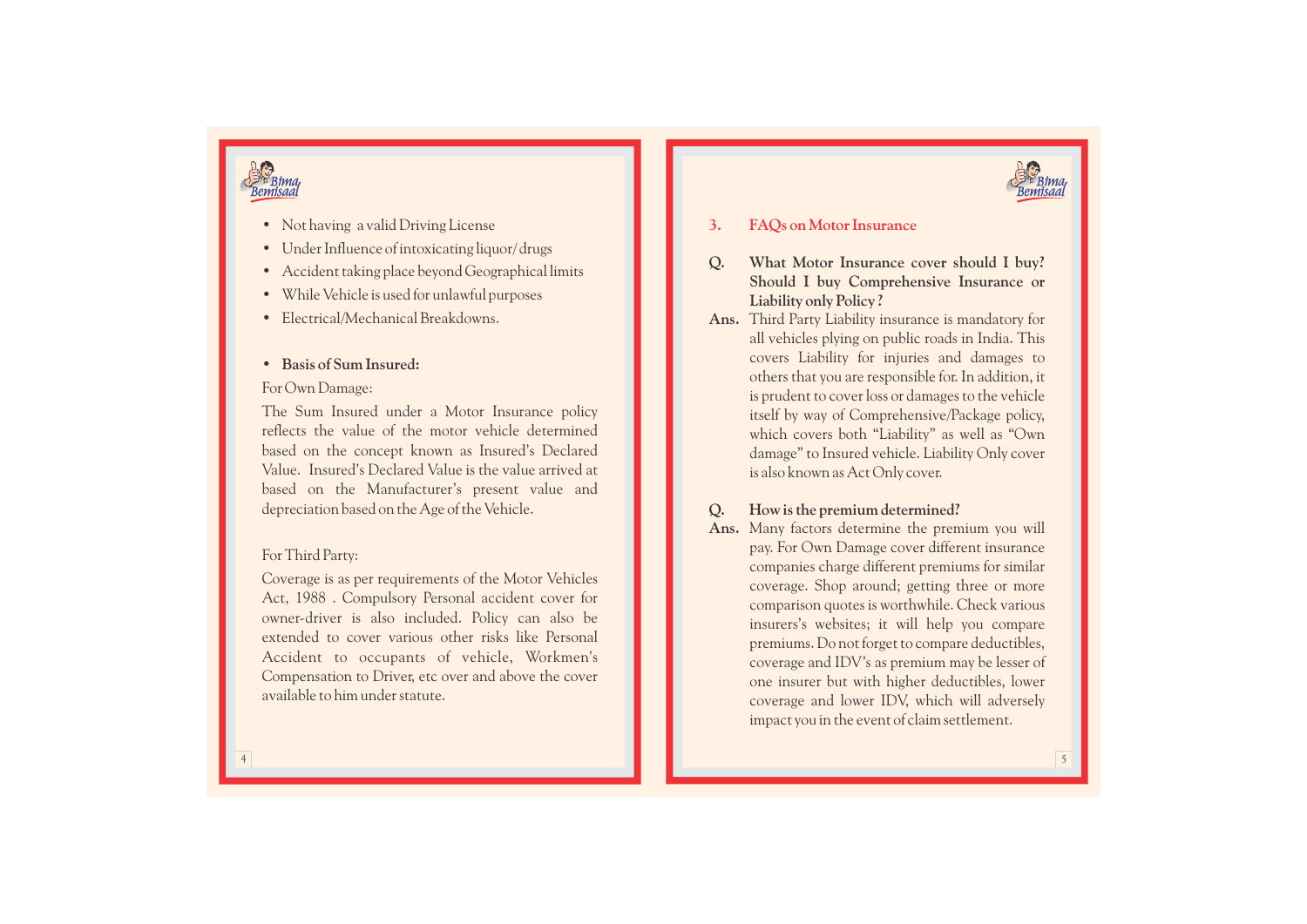



Be prepared to give your agent information about the following items that are commonly used to determine your premium: Vehicle registration details with Engine No., Chasis no., Class of vehicle, cubic capacity, seating capacity, etc. (In fact, all relevant details are in the RC book/card and a copy of same may be handed over) Tax paid details; Certificate of fitness, Driver details - age, gender, qualifications, licence validity Previous insurance history, if any.

The Own Damage coverage is left to be rated by individual insurance companies after duly filing rates with the Insurance Regulatory and Development Authority. The same is determined on following factors amongst others<br>-- Age of vehicle; Discounts / loadings-Appropriate Bonus / loading/ discounts along with past claims experience are taken into account while calculating premium. IDV (Insured Declared Value).

Third Party Liability Premium rates are laid down by IRDA.

In case of break in insurance, vehicle inspection would be required and extra charges will have to be incurred for the same.

**. What coverage limits meet my needs?** 

Ans. For Own Damage, the Sum Insured for the vehicle is called "Insured Declared Value" and should reflect the current market value of the vehicle. For Third Party Liability cover, there is unlimited coverage to Third parties injuries, however, Third party property damages are covered up to a sum of Rs.750,000. Insured has option to restrict coverage for Third Party Property damage to Rs.6,000 whereby there will be reduction in "Liability Only" premium. For Own Damage, the Sum Insured for the vehicle is called "Insured Declared Value" and should reflect the current market value of the vehicle. For Third Party Liability cover, there is unlimited coverage to Third partic in

#### **Q . What is the period of the policy?**

**Ans.** The policy is usually valid for a period of one year and has to be renewed before the due date. Pay the premium on time. No Insurer offers a grace period for paying the premium – the due date is the due date. In case of lapse of policy by even one day, the vehicle has to be inspected. Moreover, if a comprehensive policy is allowed to lapse for more than 90 days, the accrued benefit of NCB (No Claim Bonus) is also lost.

#### **Q . What is "No Claim Bonus"?**

**Ans.** No Claim Bonus (NCB) is the benefit accrued to an insured for NIL claims during the previous policy period. As per current norms prevalent, it ranges from 20% on the Own Damage premium

**Q**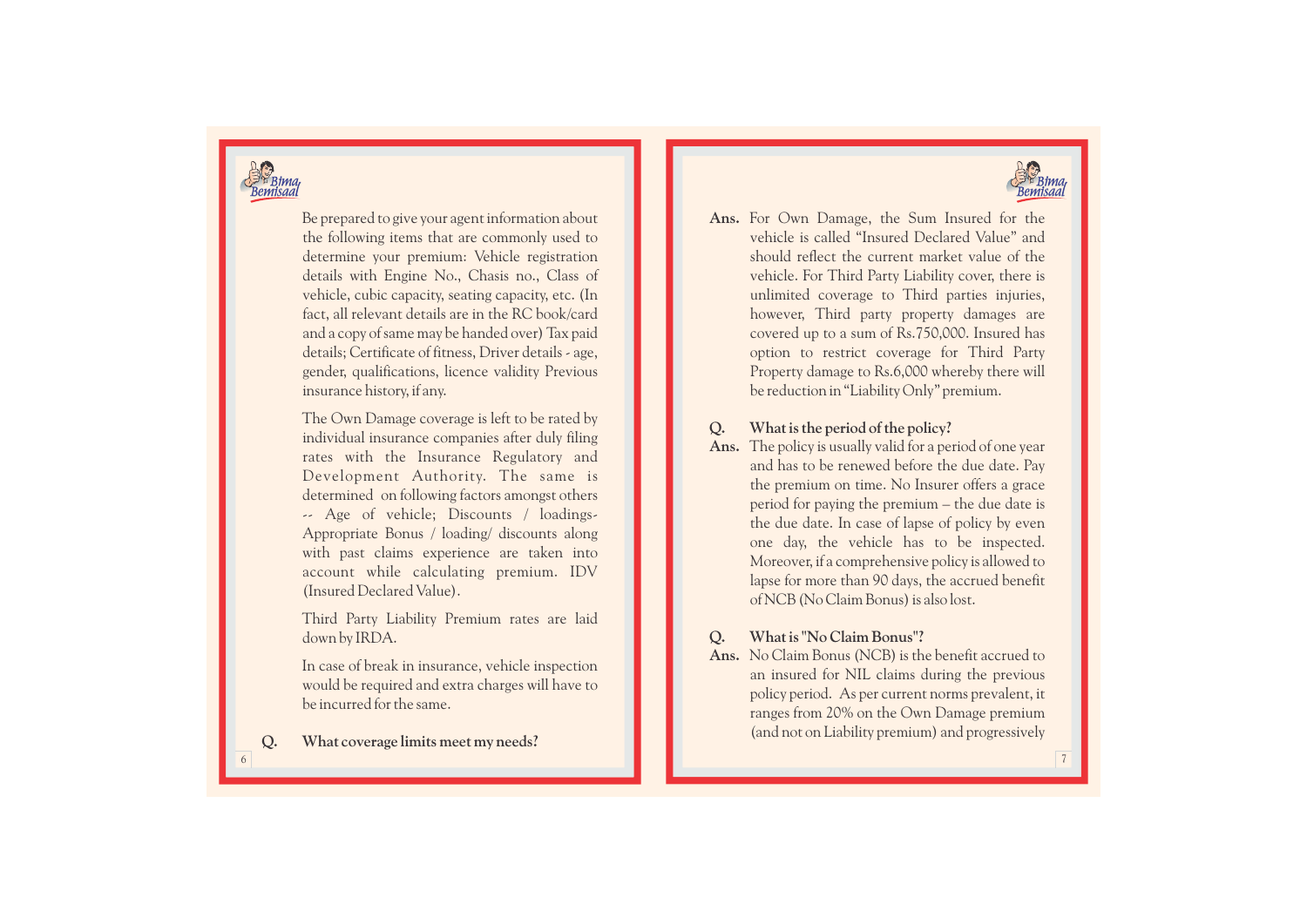

increases to a maximum of 50% based on successive claim free years. If, however, a claim is lodged, the No claim Bonus is lost in the subsequent policy period. NCB is given to insured and not to the insured vehicle. Hence, on transfer of the vehicle, the insurance policy can be transferred to new owner but not the NCB. The new owner has to pay the difference on account of NCB for the balance policy period. The original owner can, however, use the NCB on a new vehicle purchased by him provided he has not transferred the insurance to the buyer of old car. Insurance Co has to be intimated immediately (in any case not later than the time limit prescribed) about sale of his old vehicle and his intention to retain the insurance. Original certificate of Insurance is to be surrendered to Insurance Co. within 3 years period, as and when the Insured buys a new car, it will be substituted in the old insurance policy till its validity period. Pro-rata difference of premium on account of increase in IDV of new vehicle is to be paid.

#### **Q . Will my No Claim Bonus get migrated if I want to change my insurance company?**

**Ans.** Yes, you can avail of the NCB facility if you change the insurer on renewal. You would have to produce proof of the NCB earned by way of



renewal notice from the current insurer. If the same cannot be produced, you may produce your original expiring policy along with a certification that no claim has been lodged by yourself on the expiring policy. Hence, evidence can be in form of a renewal notice or a letter confirming the NCB entitlement from the previous insurer.

#### **Q . Are there discounts that will lower my premium?**

**Ans.** In addition to NCB, there are additional discounts available under **Own Damage Premium** for membership of Automobile Association of India, Vintage Cars (Pvt. Cars certified by the Vintage and Classic Car Club of India); Installation of anti-theft devices approved by Automobile Research Association of India (ARAI), Pune and whose installation is approved by AAI; Concessions for specially designed/modified vehicles for the Blind, Handicapped and mentally challenged persons, which are suitably endorsed in the RC by the RTA concerned; - opting for voluntary additional deductible/e xcess.

> Under **"Liability Only Section"**, discounts are available for reduction in Third Party Property Damage

(TPPD) from Rs. 750,000 to Rs. 6,000.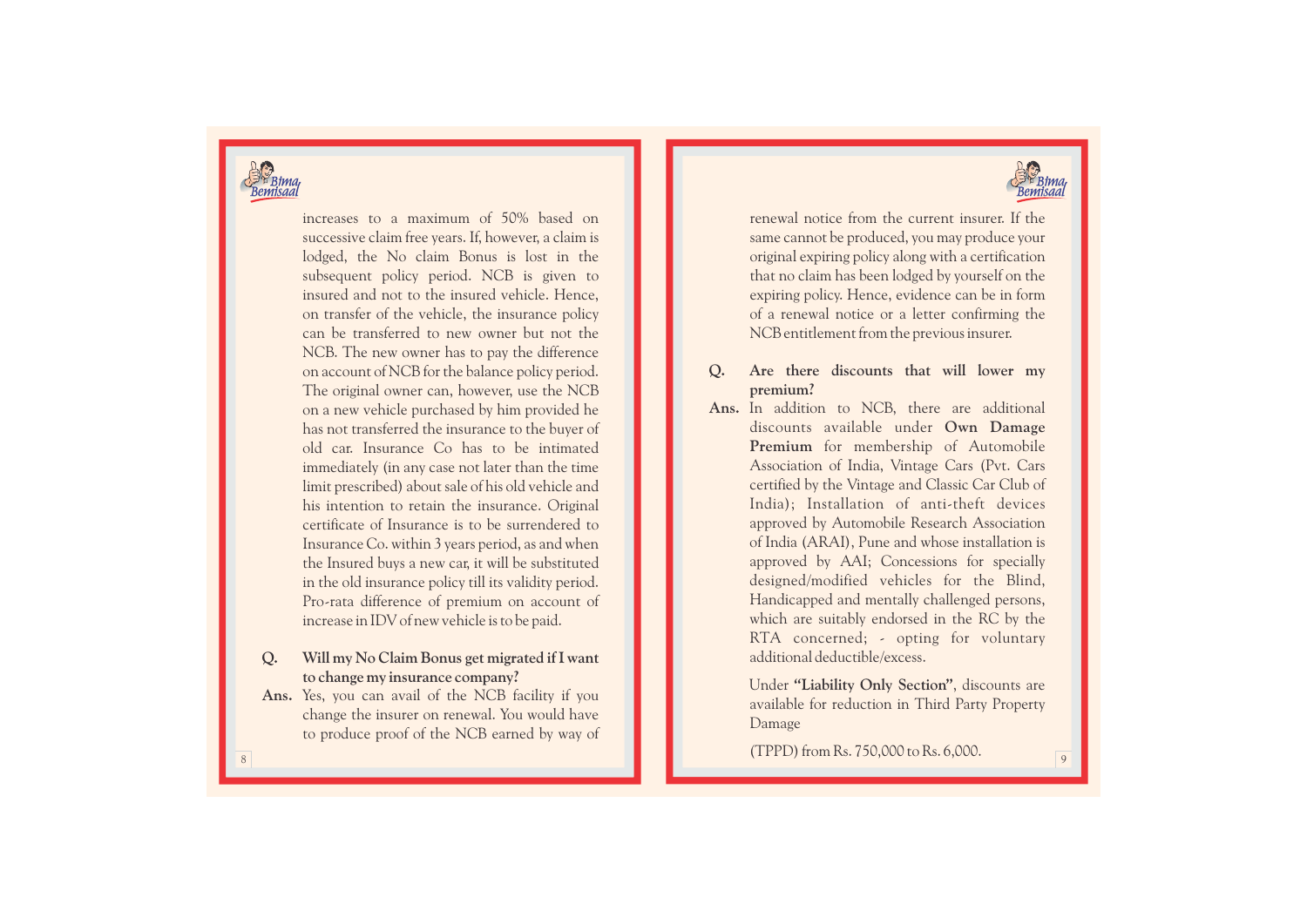



**Q . Is Service Tax is applicable and how much is it?**  Ans. Yes, Service Tax is applicable and would be as per prevailing rule of law.

#### **Q . What is deductible?**

- **Ans.** Deductible or "e xcess" is the amount over and above, which the claim will be payable. There is a normal standard/compulsory e xcess for most vehicles ranging from Rs. 50 for two-wheelers to Rs. 500 for Pvt. Cars and Commercial vehicles which increases depending upon the cubic capacity/carrying capacity of the vehicle. However, in some cases the insurer may impose additional e xcess depending upon the age of the vehicle or if there is high frequency of claims. Yes , Service Tax is applicable and would be as<br>per prevailing rule of law.<br>What is deductible?<br>Deductible or "excess" is the amount over and<br>above, which the claim will be payable. There is a<br>normal standard/compulsory ex
- **Q . What is the procedure for recording any changes in the policy?**
- **Ans.** If there are any changes in the policy, it will be done by an Endorsement by the insurance office. Submit a letter to the insurer with proof for the changes and obtain the Endorsement. Check the correctness of the Endorsement.

#### **Q . If I am using the car in a particular city, what premium rate is applied?**

Ans. For the purpose of applying premium rate, the

place where the vehicle is registered is reckoned (Not the place where the vehicle is used). If your vehicle is registered in Chennai rate applicable for Zone A is charged. Even when you shift to a different city / town, the same rate will continue to be applied. Similarly if a vehicle is registered in a town, it attracts Zone B premium rate. Subsequently if the owner shifts to a metro, he will continue to be charged Zone B rate.

#### **Q . What is a Certificate of Insurance under Motor Vehicle Act?**

Ans. As per Rule 141 of Central Motor Vehicle Rules 1989, a certificate of Insurance is to be issued only in Form 51. It is only in Motor Vehicle Insurance, apart from policy, a separate certificate of insurance is required to be issued by Insurers as per law. This document should always be carried in the vehicle. Policy should be preserved separately at home / office.

### **Q . If I fit CNG or LPG kit to my vehicle, is it necessary to inform the Insurance Company?**

**Ans.** If CNG / LPG kit is fitted to the vehicle, RTA where the vehicle was registered should be informed to note the change in the registration certificate (RC). The Insurance Company should also be informed to have the kit covered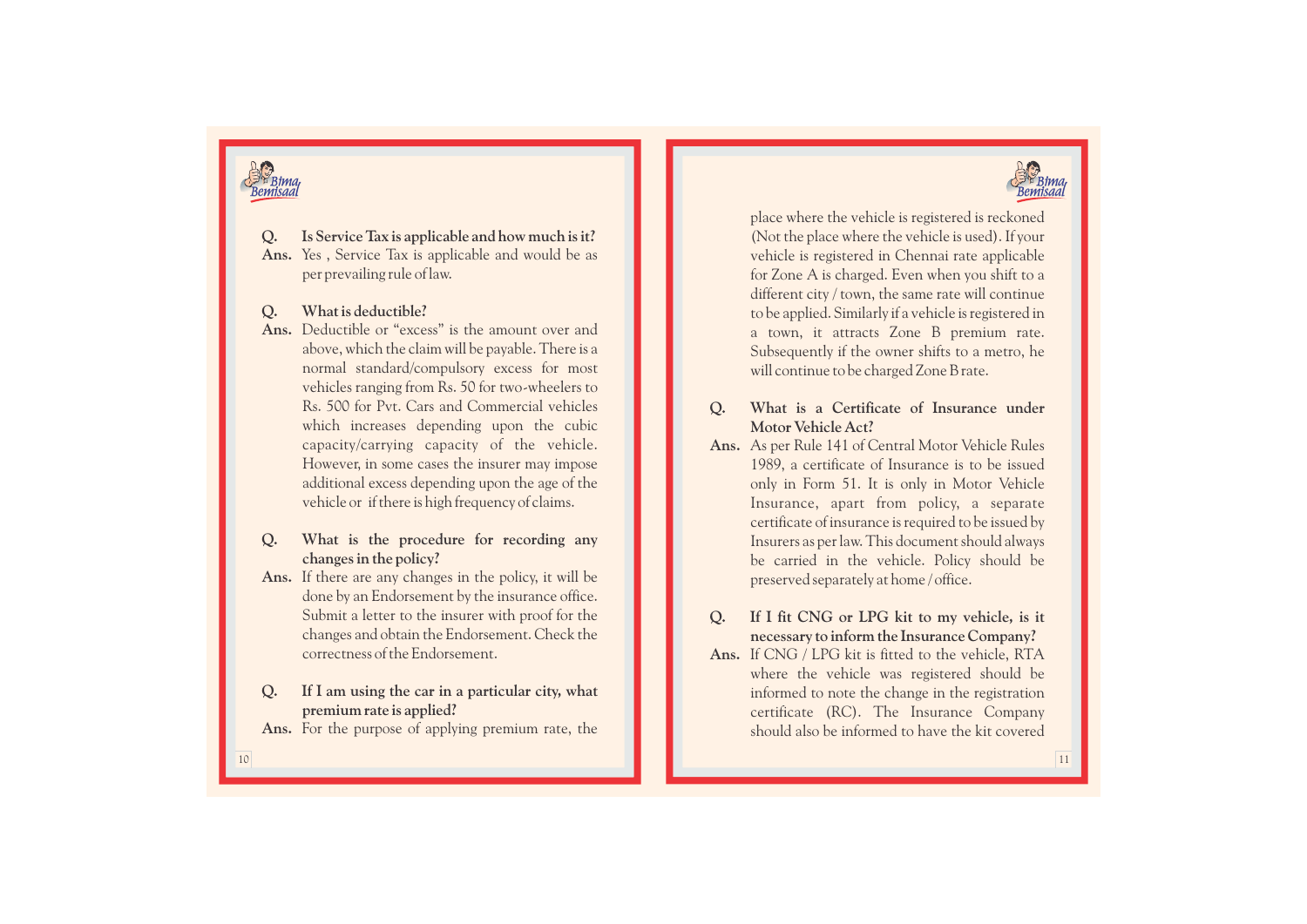

on payment of extra premium on the value of the kit under "OD" section and also under "TP" section.

- **Q . What are the documents to be kept in the vehicle while plying in public places?**
- **Ans.** Certificate of Insurance
	- Xerox copy of Registration Certificate
	- Pollution under control Certificate
	- Copy of DL of person who drives the vehicle
- **Q . Can I transfer my insurance to the purchaser of my vehicle?**
- **Ans.** Yes, the insurance can be transferred to the buyer of the vehicle, provided the seller informs in writing of such transfer to the insurance company. A fresh proposal form needs to be filled in. There is a nominal fee charged for transfer of insurance along with pro-rata recovery of NCB from the date of transfer till policy expiry. It may be noted that transfer of ownership in comprehensive/package policies has to be recorded within 14 days from date of transfer failing which no claim will be payable for own damages to the vehicle.
- **Q . Can I continue the insurance in the name of the previous owner even after the vehicle is**

## **transferred in RTO records in my name?**

- **Ans.** No. Registration and insurance of the vehicle should always be in the same name with same address. **Otherwise the claim is not payable.** A fresh proposal form needs to be filled in. There is a nominal fee charged for transfer of insurance.
- **Q . I have lost the insurance policy. Can I get a duplicate one?**
- **Ans.** Yes, please approach the same office, which had issued the policy, with a written request. A nominal fee is charged for issuing duplicate policy copy.
- **Q . What are the documents that are required to be submitted for a Motor Insurance claim?**
- **Ans.** Generally, the following documents are required to be submitted. However, read through your policy to see the complete list—duly filled in claim form, RC copy of the vehicle, Original estimate of loss, Original repair invoice and payment receipt. In case cashless facility is availed, only repair invoice would need to be submitted and FIR, if required. For theft claims, the keys are to be submitted. Theft claims would also require non-traceable certificate to be submitted.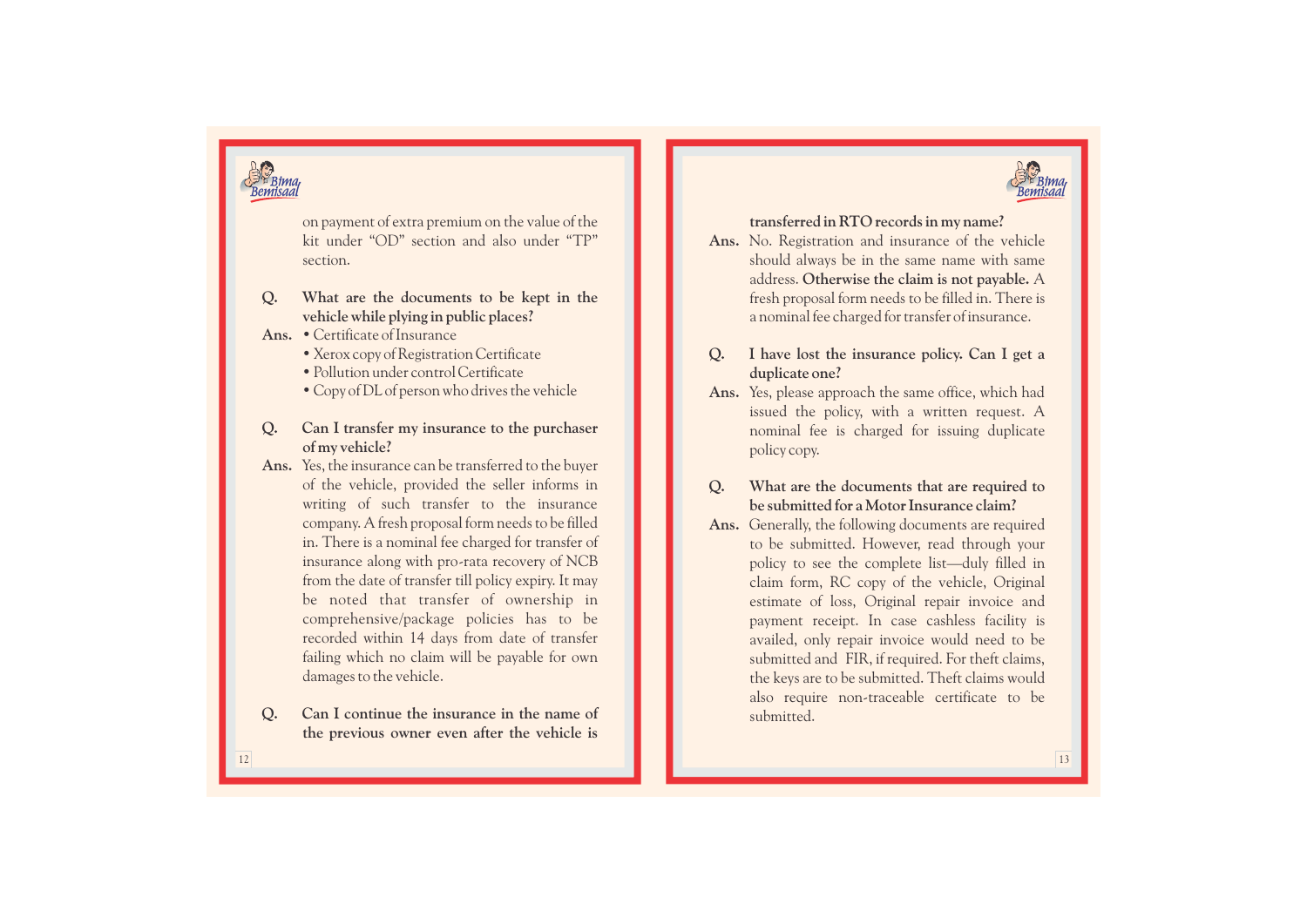

## **Policyholder Servicing Turnaround Times as prescribed by IRD A**

| Service                                                                                                                             | Maximum<br>Turn Around Time |
|-------------------------------------------------------------------------------------------------------------------------------------|-----------------------------|
| General                                                                                                                             |                             |
| Processing of Proposal and Communication<br>of decisions including requirements/issue<br>of Policy /Cancellations                   | 15 days                     |
| Obtaining copy of the proposal                                                                                                      | 30 days                     |
| Post Policy issue service requests concerning<br>mistakes/refund of proposal deposit and also<br>Non-Claim related service requests | 10 days                     |
| <b>Life Insurance</b>                                                                                                               |                             |
| Surrender value/annuity/pension processing                                                                                          | 10 days                     |
| Maturity claim/Survival benefit/penal<br>interest not paid                                                                          | 15 days                     |
| Raising claim requirements after lodging<br>the Claim                                                                               | 15 days                     |
| Death claim settlement without<br>Investigation requirement                                                                         | 30 days                     |
| Death claim settlement/repudiation with<br>Investigation requirement                                                                | 6 months                    |
| <b>General Insurance</b>                                                                                                            |                             |
| Survey report submission                                                                                                            | 30 days                     |
| Insurer seeking addendum report                                                                                                     | 15 days                     |
| Settlement/rejection of Claim after<br>receiving first/addendum survey report                                                       | 30 days                     |
| <b>Grievances</b>                                                                                                                   |                             |
| Acknowledge a grievance                                                                                                             | 3 days                      |
| Resolve a grievance                                                                                                                 | 15 days                     |



## **5. If you have a grievance:**

The Consumer Affairs Department of the Insurance Regulatory and Development Authority (IRDA) has introduced the Integrated Grievance Management System (IGMS) which is an online system for registration and tracking of grievances. You must register your grievance first with the insurance company and in case you are not satisfied with its disposal by the company, you may escalate it to IRDA through IGMS by accessing www.igms.irda.gov.in. In case you are not able to access the insurer's grievance system directly, IGMS also provides you a gateway to register your grievance with the insurer.

Apart from registering your grievance through IGMS (i.e., web), you have several channels for grievance registration-through e-mail (complaints@irda.gov.in), through letter ( address your letter to Consumer Affairs Department, Insurance Regulatory and Development Authority, 3rd Floor, Parishram Bhavan, Basheerbagh, Hyderabad:4) or simply call IRDA Call Centre at **Toll Free 155255** through which IRDA shall, free of cost, register your complaints against insurance companies as well as help track its status. The Call Centre assists by filling up the complaints form on the basis of the call. Wherever required, it will facilitate in filing of complaints directly with the insurance